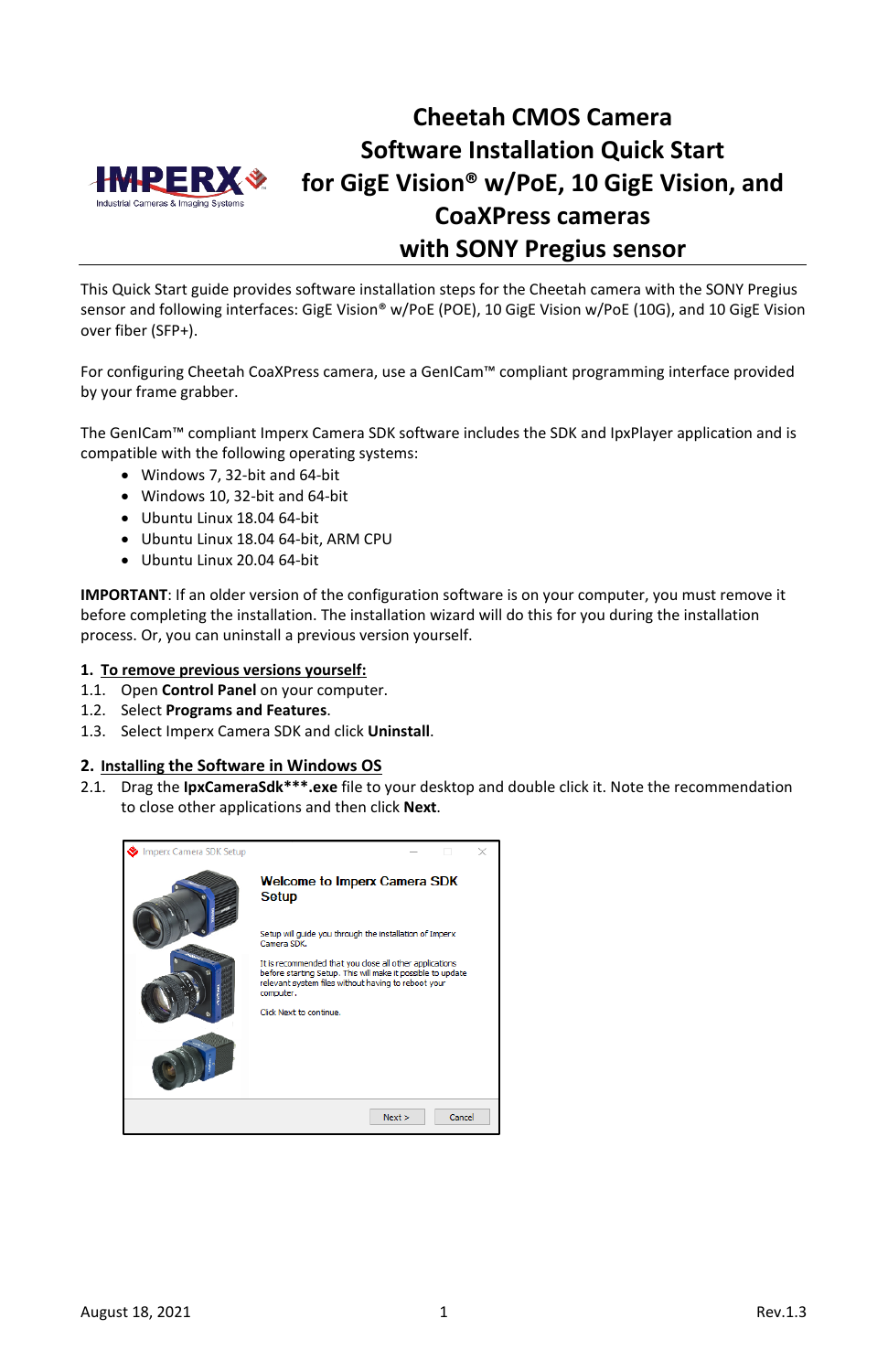

2.2. Read the License Agreement and click **I Agree**.



2.3. Select all the Imperx Camera SDK components and click **Next**.

| <b>HMPERX *</b>                  | <b>Choose Components</b><br>Choose which features of Imperx Camera SDK you want to<br>install. |                                                                                   |
|----------------------------------|------------------------------------------------------------------------------------------------|-----------------------------------------------------------------------------------|
| install. Click Next to continue. | Check the components you want to install and uncheck the components you don't want to          |                                                                                   |
| Select components to install:    | <b>Application</b><br>Documentation<br>$\triangledown$ SDK<br>iii-V Drivers                    | Description<br>Position your mouse<br>over a component to<br>see its description. |
| Space required: 268.5 MB         |                                                                                                |                                                                                   |
| Nullsoft Install System v3.04    |                                                                                                |                                                                                   |

2.4. Accept the default destination folder or click **Browse** and select a different location and then click **Next** and then **Install**. The installer prompts you to uninstall any existing versions of the software from your computer before continuing the installation.

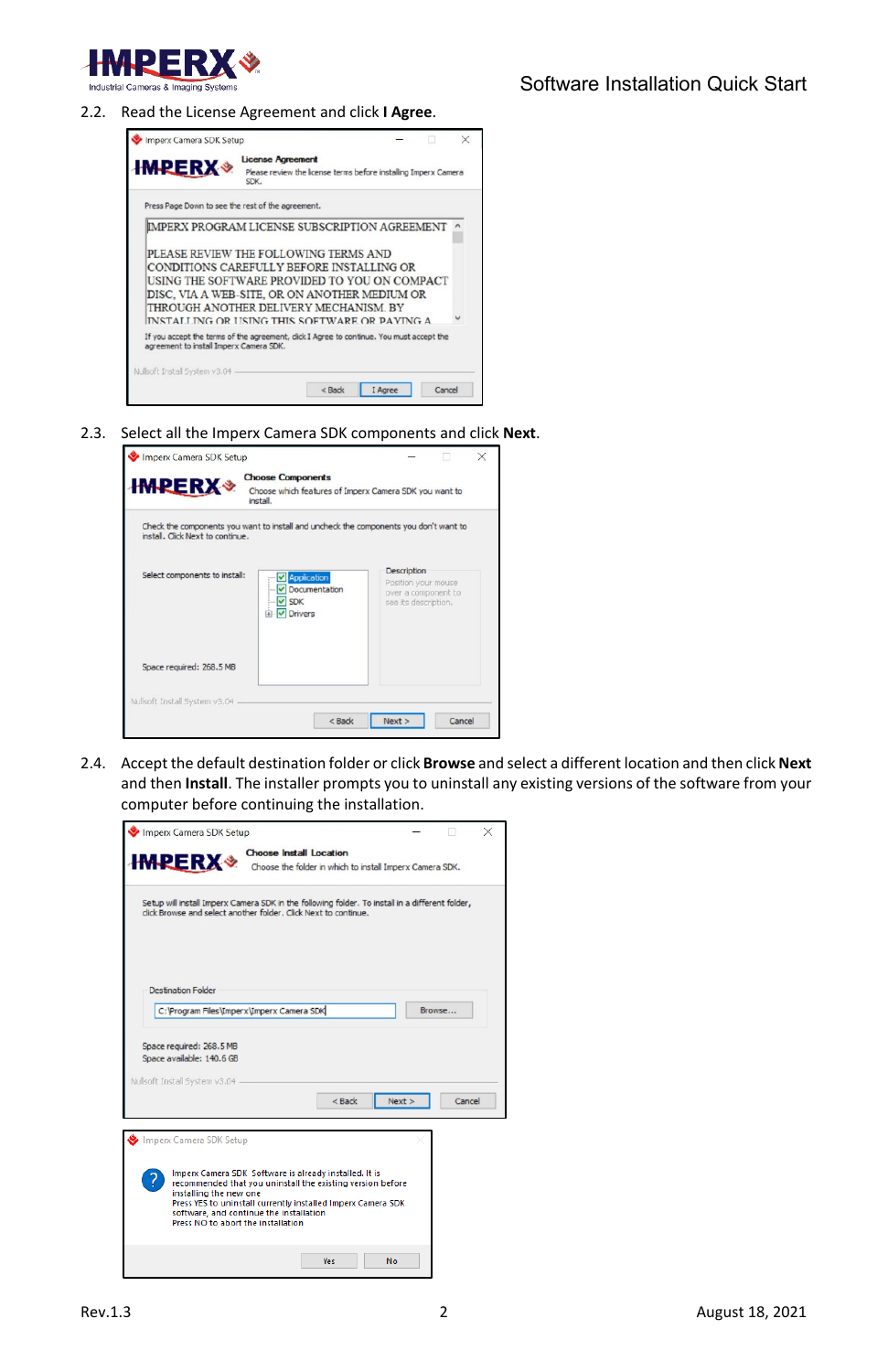

2.5. Select network adapters that are connected to Imperx GigE Vision cameras, click **Enable IpxGEV Filter driver**, and close the filter driver installer.

| Imperx GigE Vision filter driver installer |         |                                                                                                                | $\times$ |
|--------------------------------------------|---------|----------------------------------------------------------------------------------------------------------------|----------|
|                                            |         | Please, select the network interfaces where the Imperx GEV cameras connected, and enable IpxGEV Filter Driver. |          |
| Intel(R) Gigabit CT Desktop Adapter        | Name:   | Ethernet 3                                                                                                     |          |
| Realtek Gaming GbE Family Controller       | MAC:    | B4:2E:99:37:D5:CB                                                                                              |          |
|                                            | GUID:   | {5E3C1FF6-1BA0-49F6-AFEC-42C08E11ECAF}                                                                         |          |
|                                            |         | IP Address: 192.168.2.148                                                                                      |          |
|                                            | PnP ID: | PCI\VEN 10EC&DEV 8168&SUBSYS E0001458&REV 16\4&2428df4f&0&00E2                                                 |          |
|                                            | Status: | IpxGEV Filter driver disabled                                                                                  |          |
|                                            |         | Enable IpxGEV Filter driver<br>hì                                                                              |          |
|                                            |         | Close IpxGEV Filter Driver Installer tool                                                                      |          |

2.6. Make sure that the environment variable setup is checked and click **Next**.

|                                                                                    |        | X |
|------------------------------------------------------------------------------------|--------|---|
| <b>Installation Complete</b><br><b>HMPERX</b><br>Setup was completed successfully. |        |   |
| Environment variables set                                                          |        |   |
| Please check the environment variable setup                                        |        |   |
|                                                                                    |        |   |
|                                                                                    |        |   |
|                                                                                    |        |   |
| Add IpxCameraSDK binaries folder to %PATH% environment variable                    |        |   |
|                                                                                    |        |   |
| Nullsoft Install System v3.04 -                                                    |        |   |
| $<$ Back<br>Next                                                                   | Cancel |   |

2.7. Read the warning message and click **Next**.

After finishing the installation, be sure to configure your Ethernet adapter and host computer before running the Cheetah camera. Refer to the Ethernet Adapter Configuration guide for more information.

| Imperx Camera SDK Setup                                                                                                                                                                                                                                                                                                                                                                                                                                                                                                                                                                                                                                                                                                                |                                                                    |      |        |
|----------------------------------------------------------------------------------------------------------------------------------------------------------------------------------------------------------------------------------------------------------------------------------------------------------------------------------------------------------------------------------------------------------------------------------------------------------------------------------------------------------------------------------------------------------------------------------------------------------------------------------------------------------------------------------------------------------------------------------------|--------------------------------------------------------------------|------|--------|
| Warning<br><b>IMPERX</b>                                                                                                                                                                                                                                                                                                                                                                                                                                                                                                                                                                                                                                                                                                               | Please read this notice carefully before complete the installation |      |        |
| Please read this information before running your Imperx<br><b>GigE Vision camera!</b>                                                                                                                                                                                                                                                                                                                                                                                                                                                                                                                                                                                                                                                  |                                                                    |      |        |
| To achieve the maximum performance and avoid the connectivity problem, please be sure<br>to perform the following actions:<br>- Set the Jumbo Frame parameter of your Network Interface to the Maximum value<br>- Set Rx/Tx buffers queue size parameter of your Network Interface to the Maximum<br>values<br>- Disable any Antivirus software or disable the Antivirus traffic filtering in the Network<br>Interface connected to the Imperx GigE Vision camera<br>- Disable any Firewall software or disable the Firewall in the Network Interface connected<br>to the Imperx GigE Vision camera<br>- Disable any 3-rd party Filter Drivers installed in the Network Interface connected to the<br><b>Imperx GigE Vision camera</b> |                                                                    |      |        |
| Please see the Ethernet Adapter Configuration guide for more information.                                                                                                                                                                                                                                                                                                                                                                                                                                                                                                                                                                                                                                                              |                                                                    |      |        |
| Nullsoft Install System v3.04                                                                                                                                                                                                                                                                                                                                                                                                                                                                                                                                                                                                                                                                                                          |                                                                    |      |        |
|                                                                                                                                                                                                                                                                                                                                                                                                                                                                                                                                                                                                                                                                                                                                        | $<$ Back                                                           | Next | Cancel |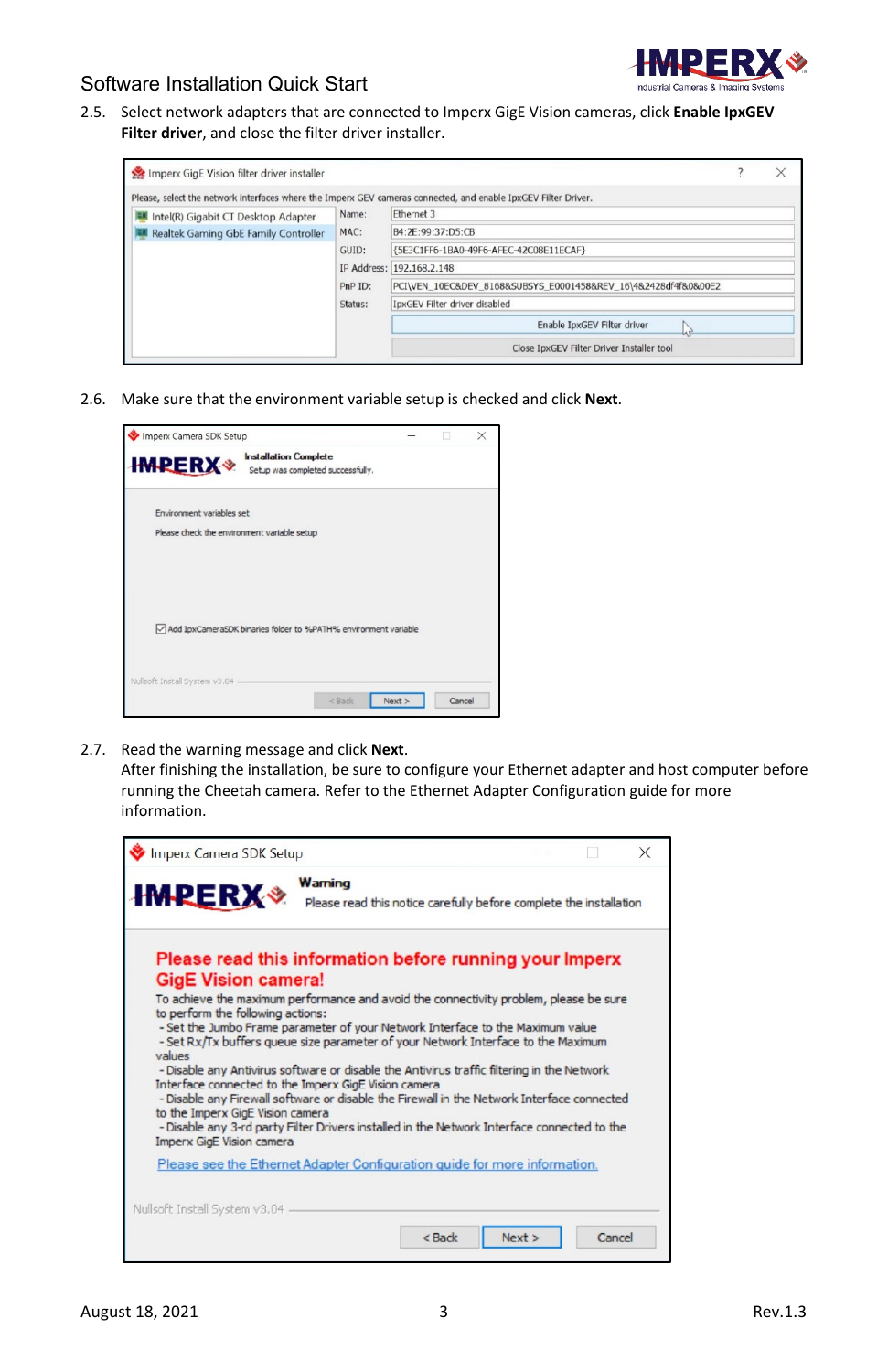

2.8. Select **Reboot now** and click **Finish**. The Imperx IPXPlayer icon appears on your desktop .



### **3. Installing the Software in Linux OS**

3.1. Run the IpxCameraSDK installer using the console:

tester@kola-ubuntu18:~\$ ./IpxCameraSDK\_1.5.0.54-Ubuntu\_18.04-x86\_64.sh

3.2. Read the Warning message and press Enter:

| tester@kola-ubuntu18:~\$ ./IpxCameraSDK 1.5.0.54-Ubuntu 18.04-x86 64.sh<br>IpxCameraSDK Installer Version: 1.5.0.54, Copyright (c) Imperx, Inc.                                                 |
|-------------------------------------------------------------------------------------------------------------------------------------------------------------------------------------------------|
| This is a self-extracting archive.                                                                                                                                                              |
| WARNING:                                                                                                                                                                                        |
| If you are planning to display an image that is greater than 7MB. You must<br>login as root to modify the usbfs memory mb. You can modify the size of the<br>usbfs memory if needed by editing: |
| '/sys/module/usbcore/parameters/usbfs memory mb' file.                                                                                                                                          |
| For example:                                                                                                                                                                                    |
| sudo sh -c "echo 1000 > /sys/module/usbcore/parameters/usbfs memory mb"                                                                                                                         |
| оr                                                                                                                                                                                              |
| just run the "manage usbfs memory size.sh" script as sudo which is<br>located in the "bin/Linux64 x64" installed directory                                                                      |
| Press enter to continue.                                                                                                                                                                        |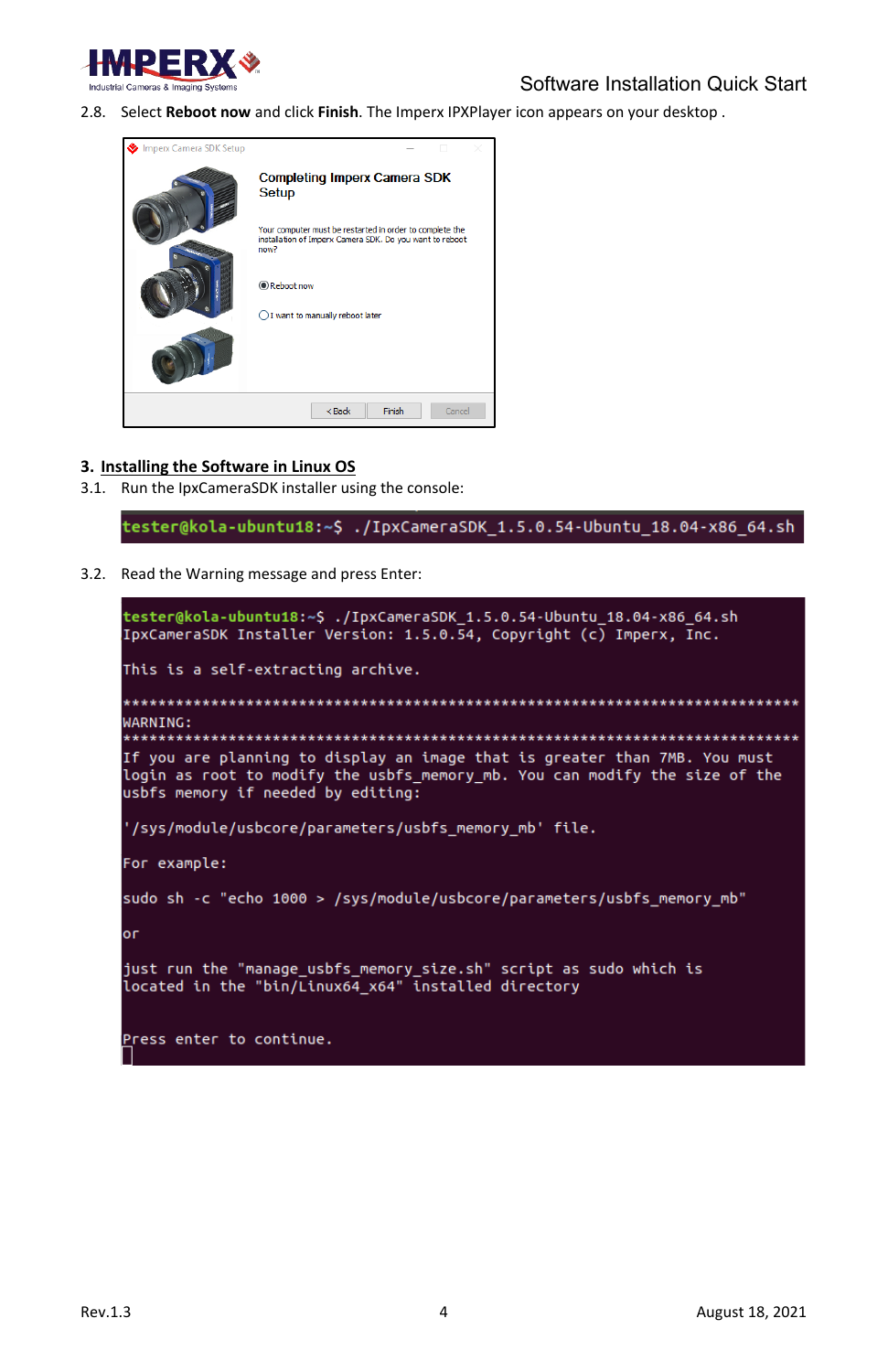

3.3. Read the Note message and press Enter:



3.4. Read the Warning message and type Y or N:

```
WARNING:
You are running this script as a regular user!
To be able to use the USB3 Vision Device you must add
an udev rule to the system to allow the reqular user to access the device.
If you proceed as a regular user, you will not be able to install the udev
rule. However, you can do this action later by running the
"manage_udevrules.sh" script as sudo. This script is located in the
"bin/Linux64_x64" installed directory.
Would you like to proceed? [Yn]:
```
3.5. Accept the default destination directory or change it:

```
The archive will be extracted to:
/home/tester
You can change the default directory to your specified location by running
the archive with the flag --prefix=dir
For example:
"./IpxCameraSDK_1.5.0.54-Ubuntu_18.04-x86_64.sh --prefix=/opt/imperx."
If you want to stop extracting, please press <ctrl-C>.
By default the IpxCameraSDK will be installed in:
"/home/tester/IpxCameraSDK-1.5.0.54"
Do you want to include the subdirectory IpxCameraSDK-1.5.0.54?
Typing 'n' will install it at the following location:
"/home/tester" [Yn]:
Using target directory: /home/tester/IpxCameraSDK-1.5.0.54
Extracting, please wait...
Unpacking finished successfully!
Installed successfully!
Thank you for using IpxCameraSDK!
```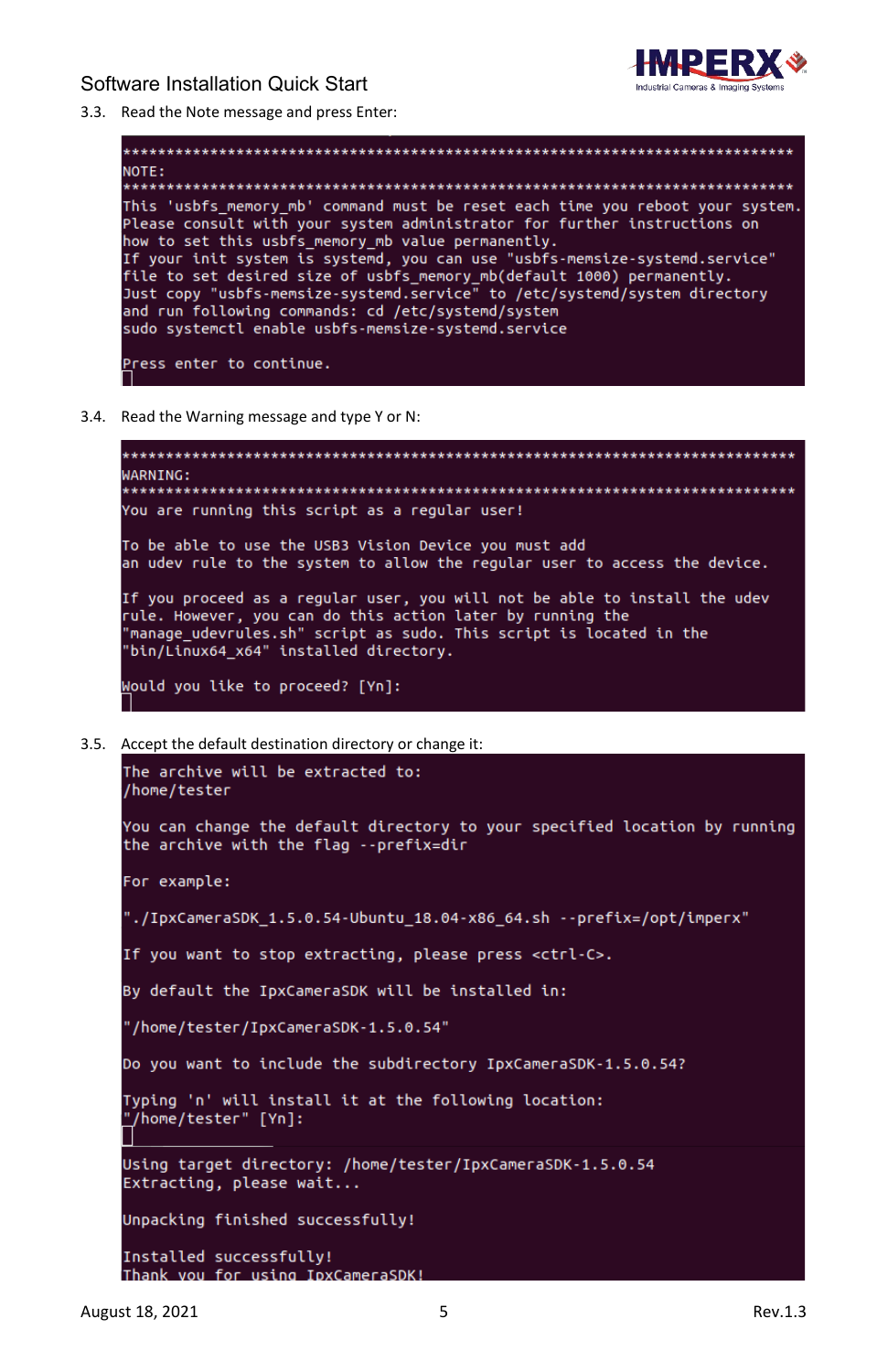

3.6. To open the IpxPlayer application, run the following command:



### **4. Troubleshooting IpxPlayer application**

#### **4.1. Setting an IP address**

4.1.1. The first time you attempt to connect to the camera, you might need to set the IP address if IP Subnet Mismatch appears highlighted in red and the OK button is not available (on the Select Camera screen, see below).

| Vendor<br>Model      | Imperx, inc.<br>POE-C2010M-RC0000000 |
|----------------------|--------------------------------------|
|                      |                                      |
|                      |                                      |
| Serial number        | 410138                               |
| Version              | Version 2.0 (04.05.19)               |
| User name            |                                      |
| <b>Access status</b> | <b>IP Subnet Mismatch</b>            |
| <b>MAC Address</b>   | 00:11:1C:F6:35:F7                    |
| <b>IP Address</b>    | 192.0.5.2                            |
| Netmask              | 255.255.255.0                        |
| Gateway              | 0.0.0.0                              |

- 4.1.2. Click **Set IP Address**, the Set IP Address screen appears. Click **OK**.
- 4.1.3. Click **OK** on the Select Camera screen.